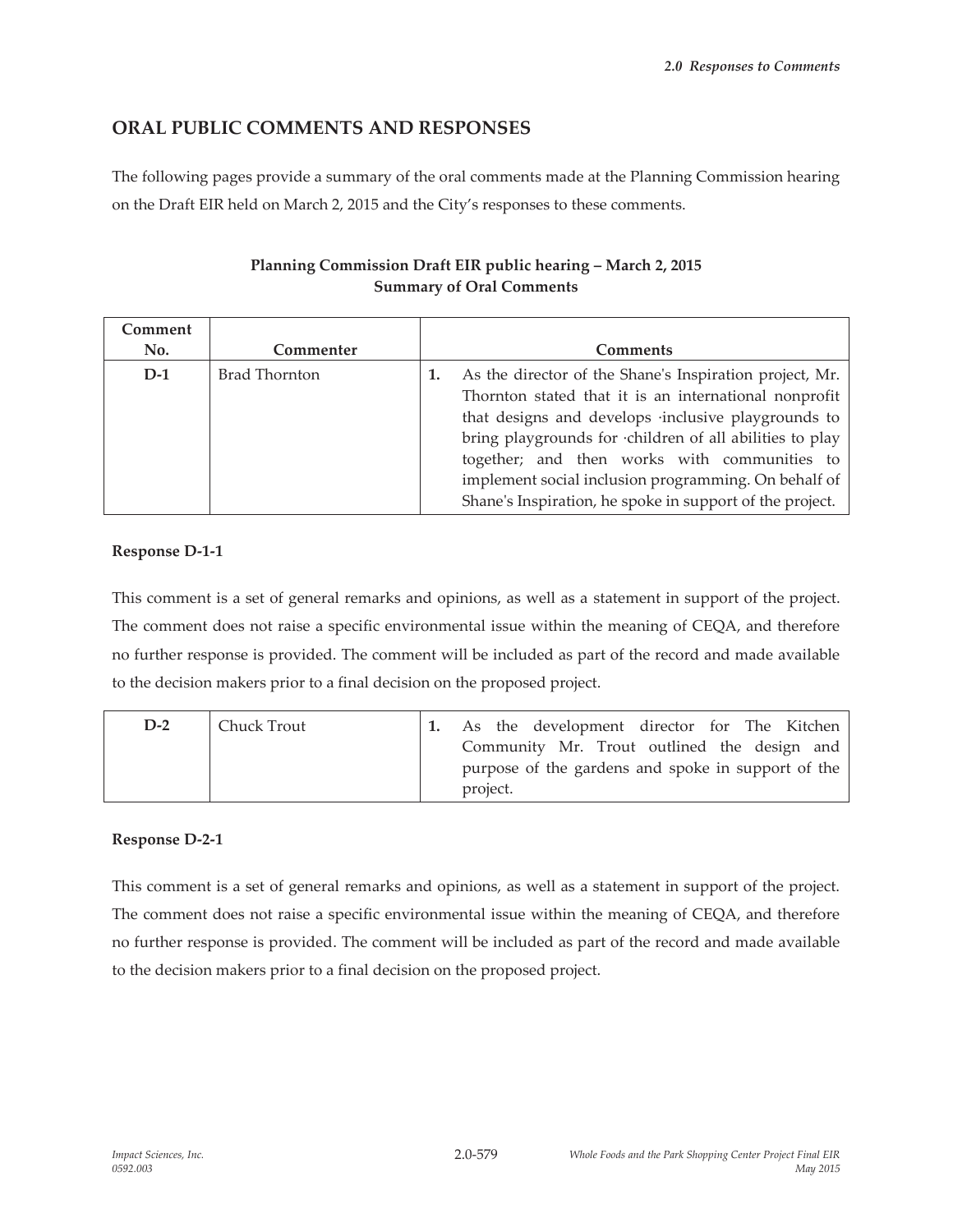| $D-3$ | Jeff Follert | 1. | Mr. Follert is president of the Serra Canyon Property                                                           |
|-------|--------------|----|-----------------------------------------------------------------------------------------------------------------|
|       |              |    | Owners Association (SCPOA); an organization of                                                                  |
|       |              |    | approximately 110 properties in the Serra Canyon                                                                |
|       |              |    | neighborhood and spoke on their behalf. The                                                                     |
|       |              |    | properties share common ingress and egress                                                                      |
|       |              |    | easements on private roadways (Serra Road and Cross                                                             |
|       |              |    | Creek Road) which are required by the fire                                                                      |
|       |              |    | department for emergency, primary, and secondary<br>access points for all properties in the neighborhood.       |
|       |              |    | SCPOA's preliminary review of the project's traffic                                                             |
|       |              |    | study resulted in many questions and raised doubt as                                                            |
|       |              |    | to the practical reality of the impact analysis.                                                                |
|       |              | 2. | The report seems to indicate that in the intersection                                                           |
|       |              |    | study only three were potentially impaired and                                                                  |
|       |              |    | proposed for mitigation. These are PCH and Cross                                                                |
|       |              |    | Creek Road at PCH, PCH, and Malibu Canyon Road                                                                  |
|       |              |    | at Malibu Canyon, and PCH and Webb Way and Civic                                                                |
|       |              |    | Center Way, and Webb Way. Cross Creek Road and                                                                  |
|       |              |    | Civic Center Road, the intersection that's directly<br>adjacent to the project, right next to it and most       |
|       |              |    | impacting SCPOA, is cited as having "No ·impact"                                                                |
|       |              |    | from the proposed project. Despite the traffic                                                                  |
|       |              |    | engineer's estimates, SCPOA requests a further                                                                  |
|       |              |    | detailed analysis of the real and potential impacts on                                                          |
|       |              |    | this most critical intersection.                                                                                |
|       |              | 3. | The report indicates that tri-axle truck traffic would be                                                       |
|       |              |    | loaded into ingress or egress in the main Civic Center                                                          |
|       |              |    | Way driveway. The report states that this will be<br>accomplished by these vehicles being "prohibited"          |
|       |              |    | from using the private section across Creek Road.                                                               |
|       |              |    | will<br>this<br>effectively be<br>How<br>controlled? By                                                         |
|       |              |    | signage?·Furthermore, many, if not a majority of                                                                |
|       |              |    | delivery vehicles for an organic market, restaurants                                                            |
|       |              |    | and retail stores are not tri-axle vehicles.                                                                    |
|       |              | 4. | For at least one event during the fires in the early                                                            |
|       |              |    | 1990s, Serra Road access was entirely fire involved and                                                         |
|       |              |    | closed. Residents and emergency vehicles were limited<br>to the Cross Creek Road access point. Historically the |
|       |              |    | private Cross Creek Road use has been limited to                                                                |
|       |              |    | residents and a limited number of low-impact                                                                    |
|       |              |    | businesses. The practical potential impact and use of                                                           |
|       |              |    | the secondary driveway on Cross Creek Road needs                                                                |
|       |              |    | further analysis. The proposed use is active and                                                                |
|       |              |    | significant. It will impact the safety of Serra Canyon                                                          |
|       |              |    | residents. If the access point is included in project                                                           |
|       |              |    | emergency access requirements, at a minimum,                                                                    |
|       |              |    | consideration should be given to emergency use only                                                             |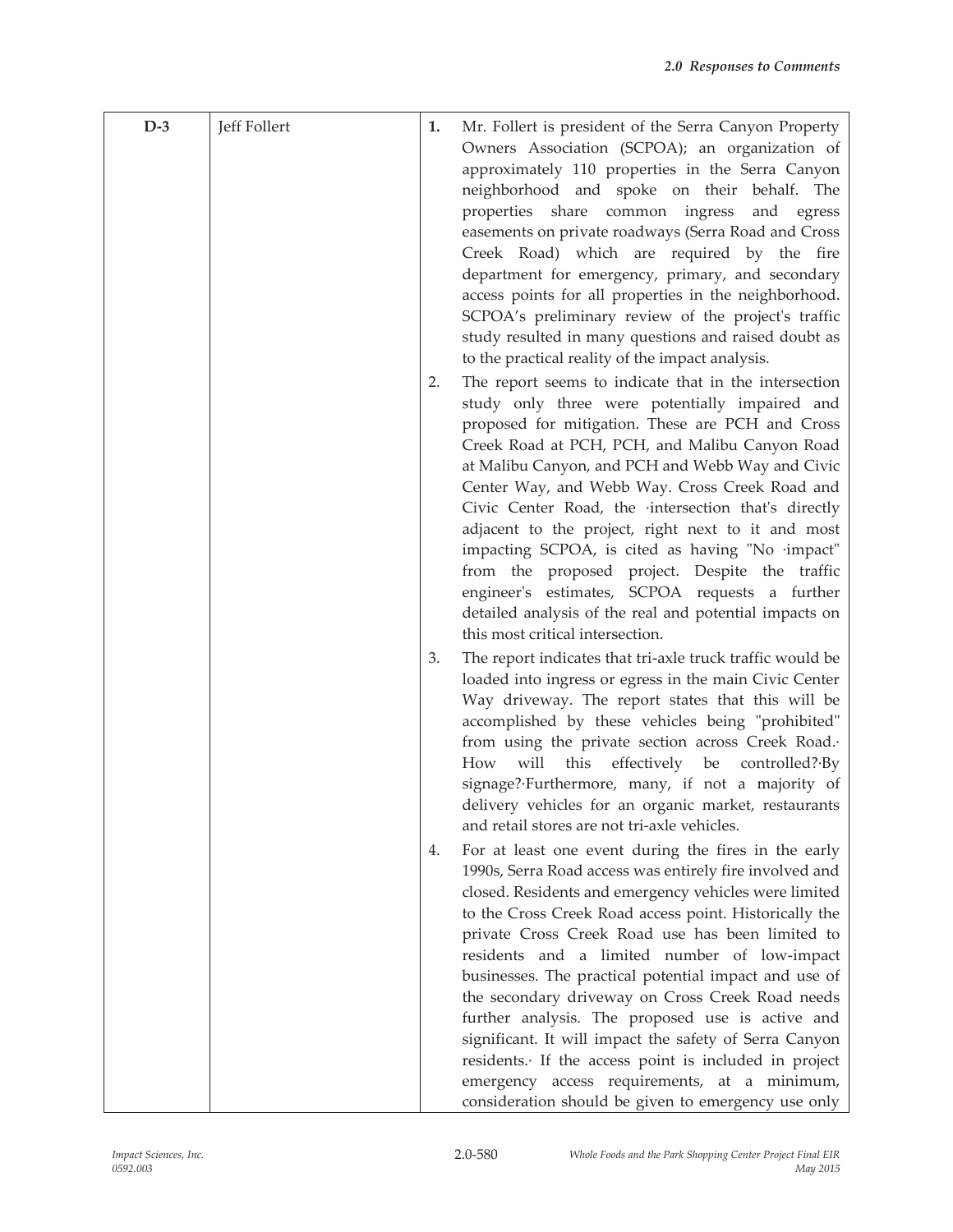|    | controlled by a gate and a Knox key.                                                                                                                                                                                                                                                                                                                                                                                                       |
|----|--------------------------------------------------------------------------------------------------------------------------------------------------------------------------------------------------------------------------------------------------------------------------------------------------------------------------------------------------------------------------------------------------------------------------------------------|
| 5. | The Cross Creek Road and Civic Center Way<br>intersection was considered a three-way intersection<br>in the traffic study. With the approval of and used by<br>the Urban Outfitters property parking area and the<br>alignment of their driveway, the intersection has<br>become a four-way intersection and should be<br>analyzed as such. The impact of a new driveway cut<br>from private Cross Creek Road needs greater scrutiny.      |
| 6. | SCPOA feels strongly that the project traffic analysis<br>should be viewed in its cumulative effect with the<br>existing development with the existing development<br>agreement for La Paz, the Santa Monica College use of<br>the County buildings, the potential of other<br>commercial developments. The project's EIR should<br>include the cumulative impact of other approved and<br>proposed developments in the Civic Center area. |
| 7. | SCPOA is deeply concerned about the potential<br>impact of this project and the traffic, the health and<br>safety of our property owners and residents. Please do<br>not simply accept the studies provided by the<br>applicant without further independent analysis.                                                                                                                                                                      |

## **Response D-3-1**

This comment is a set of general remarks and opinions, as well as a statement in support of the project. The comment does not raise a specific environmental issue within the meaning of CEQA, and therefore no further response is provided. The comment will be included as part of the record and made available to the decision makers prior to a final decision on the proposed project.

## **Response D-3-2**

Please refer to **Topical Response 1**.

## **Response D-3-3**

This comment expresses concerns about three-axle truck traffic utilizing the private section of Cross Creek Road, north of its intersection with Civic Center Way. As described in the Draft EIR Section 3.13, Traffic and Circulation, the proposed project would generate 2,290 weekday vehicle trips with 101 AM peak hour trips and 154 PM peak hour trips. In addition, the proposed project would generate an estimate 2,528 weekend trips with 226 weekend mid-day trips. Truck deliveries were included in these estimated trip generation figures. The Civic Center Way driveway would serve as the main entrance and exit for the shopping center. The driveway exit would have a stop sign at its intersection with Civic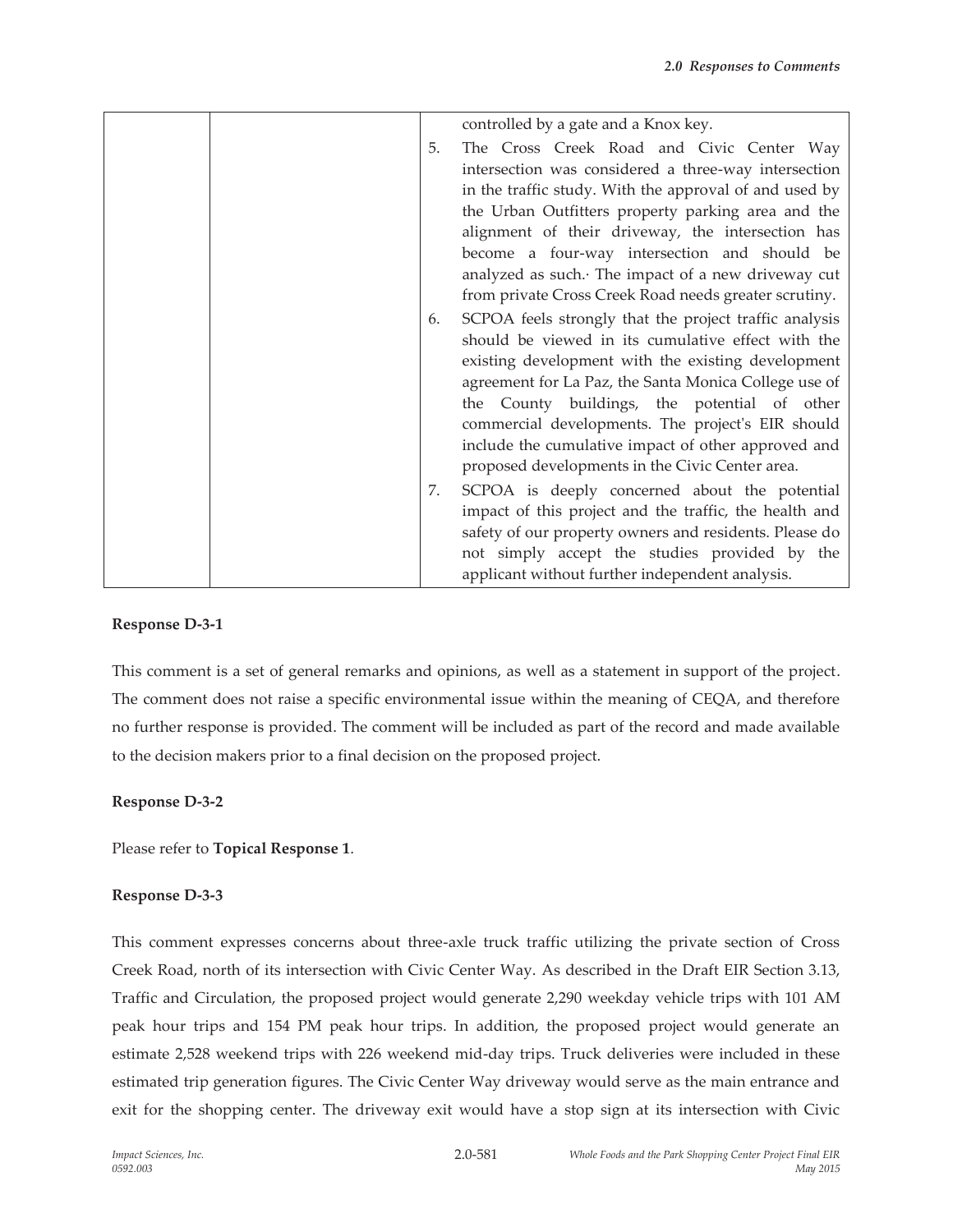Center Way. The driveway would accommodate vehicular access to all on-site parking and to the service road located along the westerly property line which also provides truck access to the loading docks located behind the proposed Whole Foods market. Full access would be provided at the Civic Center Way driveway (i.e., left-turn and right-turn ingress and egress). The project design accommodations combined with the required intersection improvements would ensure that traffic impacts resulting from truck deliveries would be less than significant. In addition, the City of Malibu will be including operational conditions of approval restricting the timing of truck deliveries to the project site to off-peak periods, restricting the truck traffic on the private section of Cross Creek Road (north of Civic Center Way), and restricting the use of Cross Creek Road (south of Civic Center Way) as a travel routes for large delivery trucks to off-peak periods. These restrictions will be enforced by the property owner as part of the project's covenants, codes, and restrictions (CC&Rs) or by another appropriate legal instrument as a condition of approval.

## **Response D-3-4**

Please refer to **Topical Response 2**.

## **Response D-3-5**

Draft EIR Section 3.13, Traffic and Circulation, identified the intersection of Cross Creek Road and Civic Center Way as a four way intersection. Please refer to Figures 3.13-2 through 3.14-4, Figures 3.13-8 through 3.13-16, and Figures 3.13-20 through 3.13-25. As a result, the anticipated volume of vehicle trips utilizing the "driveway cut" proposed on the private section of Cross Creek Road during the AM/PM peak hour periods was analyzed in the Draft EIR.

# **Response D-3-6**

Please refer to **Topical Response 1**. As required by CEQA, the technical analysis contained in each topic section in the Draft EIR examines both project-specific impacts and the potential environmental effects associated with cumulative development. A listing and a map (Figure 3.0-1, Location of Related Projects) of the 39 related projects considered in this cumulative analysis is provided in Section 3.0, Environmental Impact Analysis, pages 3.0-3 through 3.0-5.

# **Response D-3-7**

The Draft EIR was prepared under contract to the City of Malibu and reflects the City's independent judgment on its contents as required by CEQA.

2.0-582

Please also refer to **Topical Response 1** and **Topical Response 2**.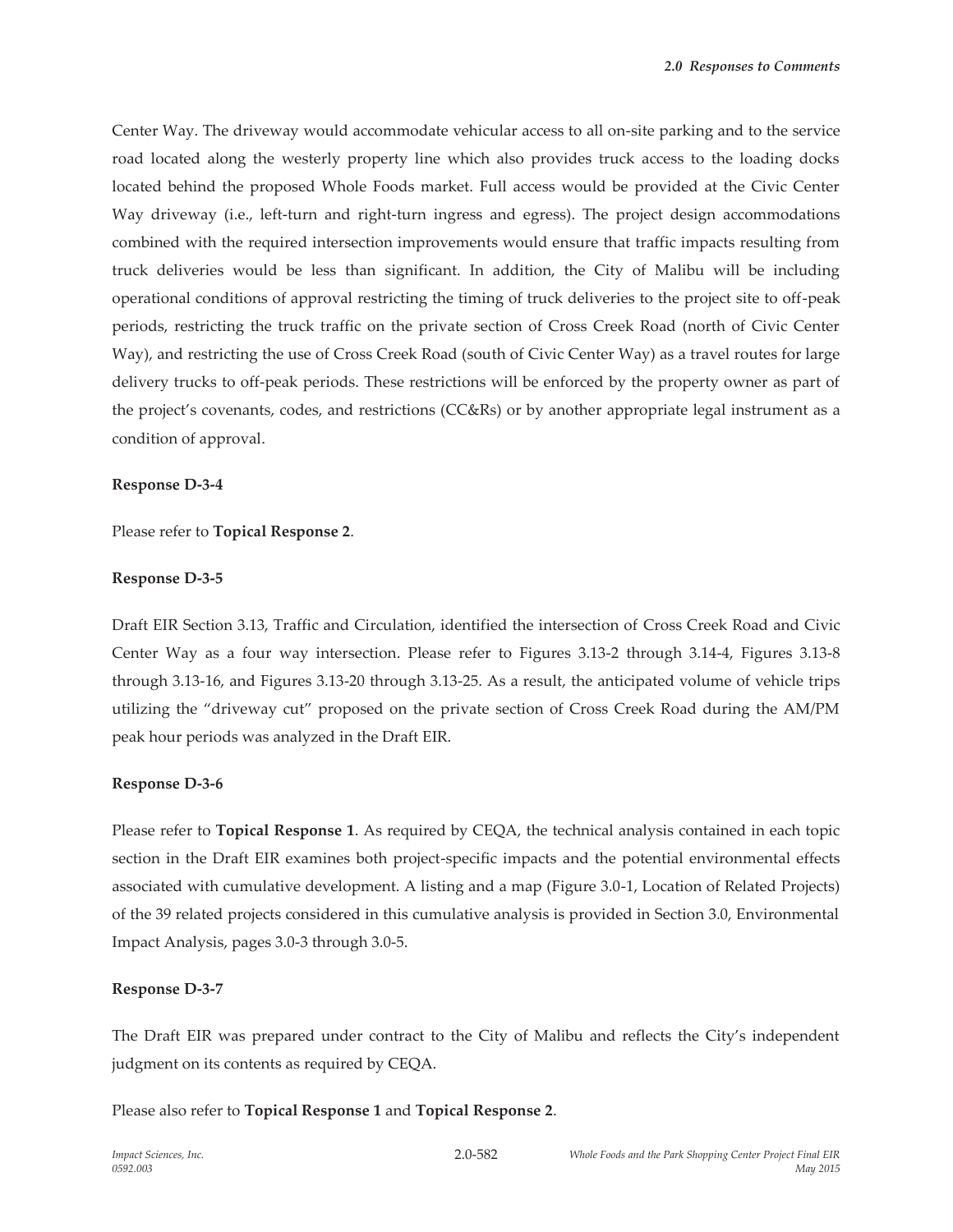| $D-4$ | Linda Ellrod | Ms. Ellrod lives in Malibu and has two children with |
|-------|--------------|------------------------------------------------------|
|       |              | special needs. She is also the vice president of the |
|       |              | Malibu Special Ed Foundation. She spoke in support   |
|       |              | of the project and specifically Shane's Inspiration  |
|       |              | playground.                                          |

## **Response D-4-1**

This comment is a set of general remarks and opinions, as well as a statement in support of the project. The comment does not raise a specific environmental issue within the meaning of CEQA, and therefore no further response is provided. The comment will be included as part of the record and made available to the decision makers prior to a final decision on the proposed project.

| $D-5$ | Justine Petretti |  | Ms. Petretti is a 25-year resident of Malibu with three<br>children. She is vice-chair of the Parks and Rec<br>Commission, as well an active executive board<br>member of the local PTAs for the past 11 years. She<br>spoke in support of the project. |
|-------|------------------|--|---------------------------------------------------------------------------------------------------------------------------------------------------------------------------------------------------------------------------------------------------------|
|-------|------------------|--|---------------------------------------------------------------------------------------------------------------------------------------------------------------------------------------------------------------------------------------------------------|

## **Response D-5-1**

This comment is a set of general remarks and opinions, as well as a statement in support of the project. The comment does not raise a specific environmental issue within the meaning of CEQA, and therefore no further response is provided. The comment will be included as part of the record and made available to the decision makers prior to a final decision on the proposed project.

| $D-6$ | Mariane Schector | Ms. Schector is a resident of Malibu with a five-year- |
|-------|------------------|--------------------------------------------------------|
|       |                  | old child. She spoke in support of the project.        |

# **Response D-6-1**

| $D-7$ | Anne Payne | Ms. Payne is a 38-year resident of Malibu. She is<br>concerned that the City has not looked at the traffic<br>impact of the trucks that unload and load every day |
|-------|------------|-------------------------------------------------------------------------------------------------------------------------------------------------------------------|
|       |            | now without any development in the Civic Center<br>beyond what is already there. The City continues to<br>allow huge trailers and trucks to block Civic Center    |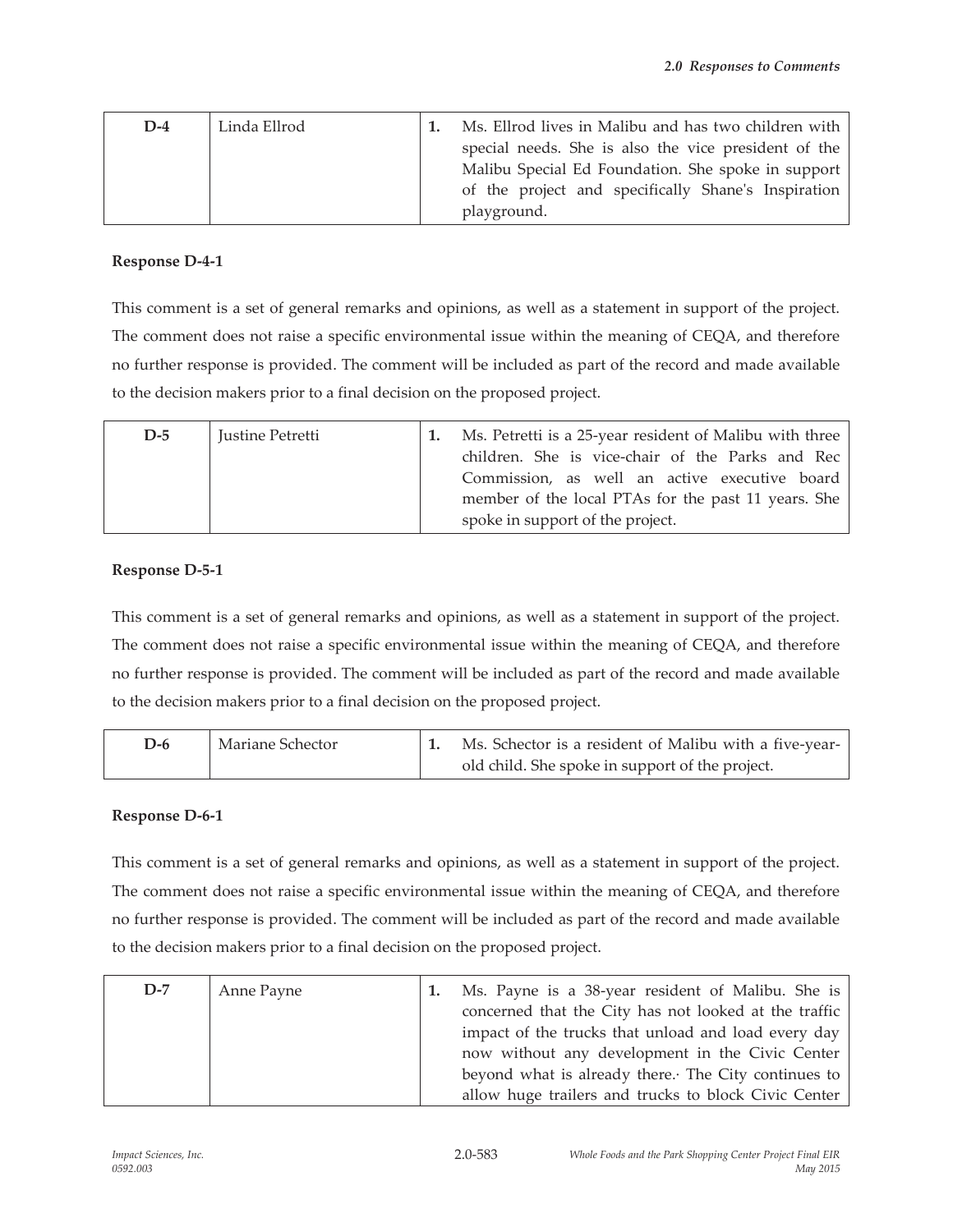|  | Way, Cross Creek Road every day." An accident<br>waiting to happen."                                                                                                                                                                                                                                                                                                                                                                                                                                                                         |
|--|----------------------------------------------------------------------------------------------------------------------------------------------------------------------------------------------------------------------------------------------------------------------------------------------------------------------------------------------------------------------------------------------------------------------------------------------------------------------------------------------------------------------------------------------|
|  | The evacuation point for the Serra Retreat property<br>owners or the residents who are there is huge. Cross<br>Creek Road is the critical point for evacuation for all<br>the people, animals, and vehicles. It would only take<br>one truck or one trailer on Cross Creek Road to block<br>several hundred people trying to get in and out,<br>including visitors who might be at Serra Retreat. "I<br>really think we have to look at the traffic and the<br>traffic flow in Civic Center before we look at any<br>projects in isolation." |

## **Response D-7-1**

This comment is a set of general remarks and opinions, as well as a statement in support of the project. The comment does not raise a specific environmental issue within the meaning of CEQA, and therefore no further response is provided. The comment will be included as part of the record and made available to the decision makers prior to a final decision on the proposed project.

This comment expresses concerns about three-axle truck traffic utilizing the private section of Cross Creek Road, north of its intersection with Civic Center Way. As described in the Draft EIR Section 3.13, Traffic and Circulation, the proposed project would generate 2,290 weekday vehicle trips with 101 AM peak hour trips and 154 PM peak hour trips. In addition, the proposed project would generate an estimate 2,528 weekend trips with 226 weekend mid-day trips. Truck deliveries were included in these estimated trip generation figures. The Civic Center Way driveway would serve as the main entrance and exit for the shopping center. The driveway exit would have a stop sign at its intersection with Civic Center Way. The driveway would accommodate vehicular access to all on-site parking and to the service road located along the westerly property line which also provides truck access to the loading docks located behind the proposed Whole Foods market. Full access would be provided at the Civic Center Way driveway (i.e., left-turn and right-turn ingress and egress). The project design accommodations combined with the required intersection improvements would ensure that traffic impacts resulting from truck deliveries would be less than significant. In addition, the City of Malibu will be including operational conditions of approval restricting the timing of truck deliveries to the project site to off-peak periods, restricting the truck traffic on the private section of Cross Creek Road (north of Civic Center Way), and restricting the use of Cross Creek Road (south of Civic Center Way) as a travel routes for large delivery trucks to off-peak periods. These restrictions will be enforced by the property owner as part of the project's covenants, codes, and restrictions (CC&Rs) or by another appropriate legal instrument as a condition of approval.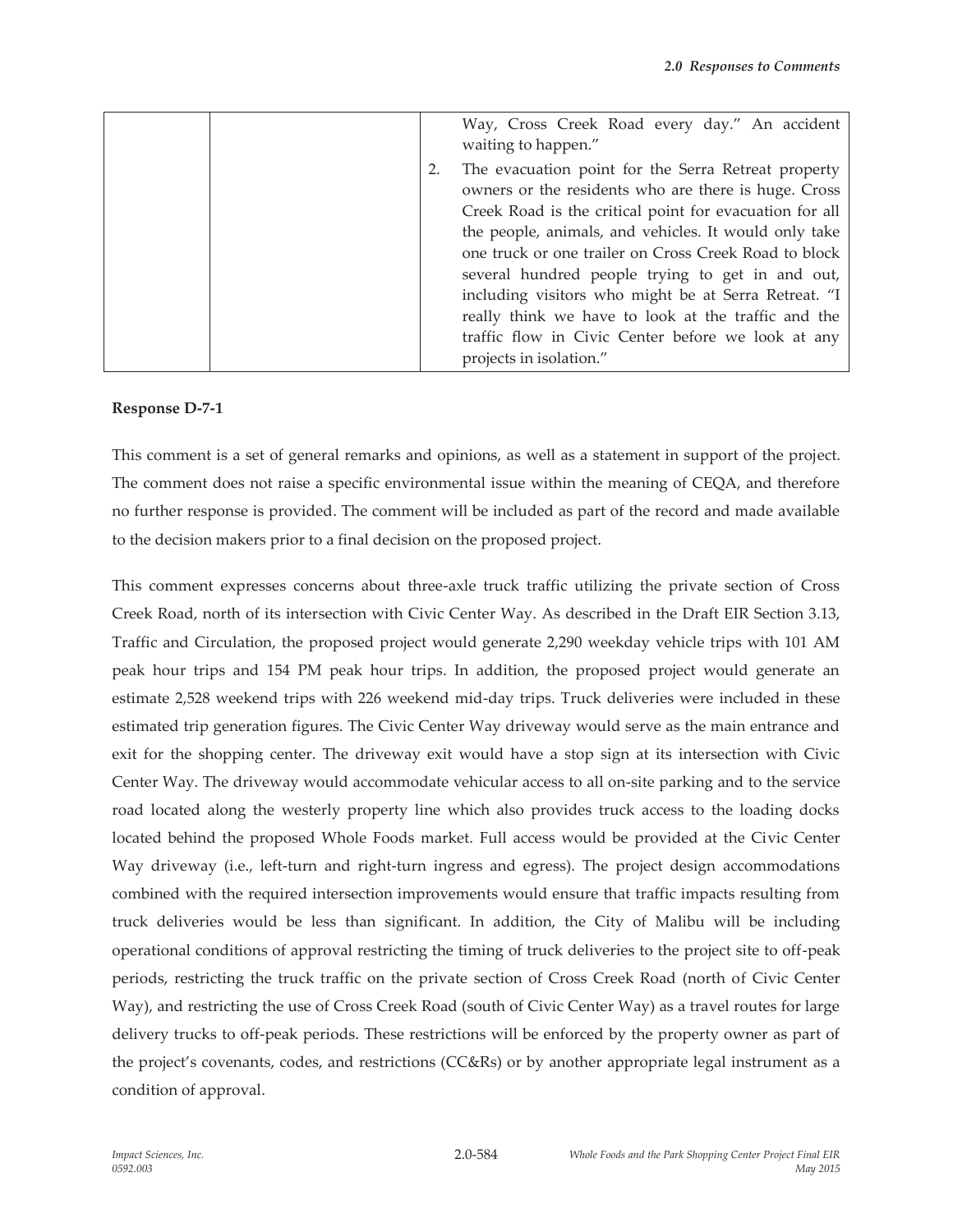# **Response D-7-2**

| $D-8$ | Norm Haynie | 1. | Mr. Haynie stated that for over 20 years, he has said<br>that the requirement for 40 percent of your land to be<br>used for landscaping is a bad standard. It's a bad<br>standard because it reduces the number of parking<br>places that are necessary for people to go to the 20<br>percent or the 15 percent floor area ratio buildings that<br>ought to be built. Mr. Haynie is in support of the<br>variance and believes that the City should grant<br>landscaping areas associated with tree canopies and<br>any other creative ways that provide landscaping<br>without requiring the 40 percent. |
|-------|-------------|----|-----------------------------------------------------------------------------------------------------------------------------------------------------------------------------------------------------------------------------------------------------------------------------------------------------------------------------------------------------------------------------------------------------------------------------------------------------------------------------------------------------------------------------------------------------------------------------------------------------------|

# Please refer to **Topical Response 1**, **Topical Response 2** and **Response to Comment B-1d-9**.

## **Response D-8-1**

This comment is a set of general remarks and opinions, as well as a statement in support of the project. The comment does not raise a specific environmental issue within the meaning of CEQA, and therefore no further response is provided. The comment will be included as part of the record and made available to the decision makers prior to a final decision on the proposed project.

|  | $D-9$ | Jo Giese |  | Ms. Giese is known as the founder and president of<br>the Malibu Green Machine, sponsors of a major<br>landscaping project on Pacific Coast Highway in the<br>heart of Malibu. She spoke in support of the project. |
|--|-------|----------|--|---------------------------------------------------------------------------------------------------------------------------------------------------------------------------------------------------------------------|
|--|-------|----------|--|---------------------------------------------------------------------------------------------------------------------------------------------------------------------------------------------------------------------|

## **Response D-9-1**

This comment is a set of general remarks and opinions, as well as a statement in support of the project. The comment does not raise a specific environmental issue within the meaning of CEQA, and therefore no further response is provided. The comment will be included as part of the record and made available to the decision makers prior to a final decision on the proposed project.

| $D-10$ | Michelle Kahen | Ms. Kahen lives in Malibu and has three children five                                 |
|--------|----------------|---------------------------------------------------------------------------------------|
|        |                | and under. She spoke in support of the project and<br>Shane's Inspiration playground. |
|        |                |                                                                                       |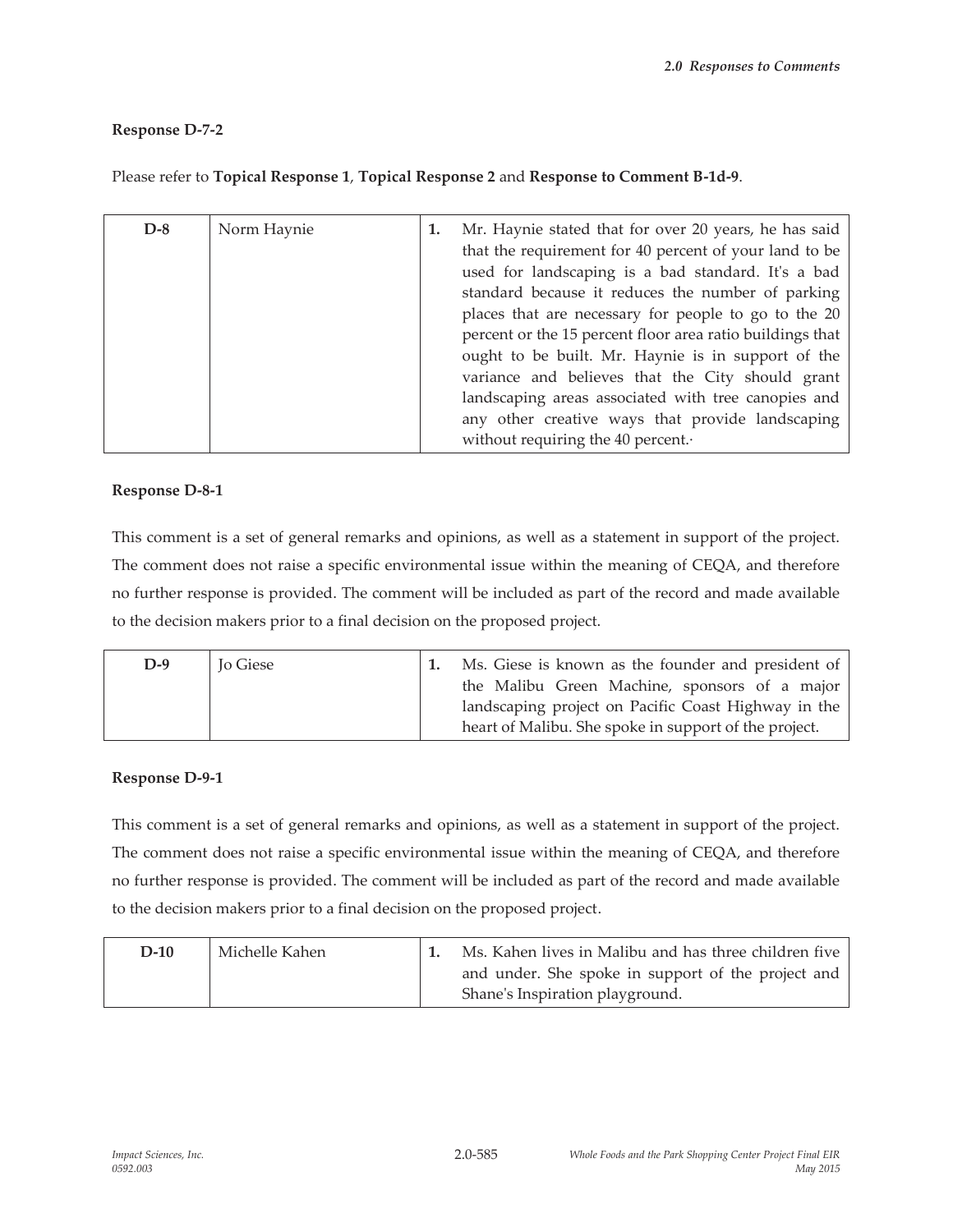# **Response D-10-1**

This comment is a set of general remarks and opinions, as well as a statement in support of the project. The comment does not raise a specific environmental issue within the meaning of CEQA, and therefore no further response is provided. The comment will be included as part of the record and made available to the decision makers prior to a final decision on the proposed project.

| $D-11$ | Howard Schector | Mr. Schector is an attorney and a 37-year resident of     |
|--------|-----------------|-----------------------------------------------------------|
|        |                 | Malibu with a five-year-old child. He spoke in support    |
|        |                 | of the project and the findings of the EIR, in particular |
|        |                 | that he believes the project would not endanger the       |
|        |                 | residents of Serra Canyon.                                |

## **Response D-11-1**

This comment is a set of general remarks and opinions, as well as a statement in support of the project. The comment does not raise a specific environmental issue within the meaning of CEQA, and therefore no further response is provided. The comment will be included as part of the record and made available to the decision makers prior to a final decision on the proposed project.

| D-12 | Amy Cohen | Ms. Cohen is a resident of Malibu with two children. |
|------|-----------|------------------------------------------------------|
|      |           | She spoke in support of the project.                 |

# **Response D-12-1**

| $D-13$ | <b>Steve Uhring</b> | 1. | Mr. Uhring stated that at the scoping meeting in May<br>2012 the public requested accurate traffic counts,<br>including truck trips, stating that truck traffic on Cross<br>Creek could have a major impact on the safety of Serra<br>Canyon residents. |
|--------|---------------------|----|---------------------------------------------------------------------------------------------------------------------------------------------------------------------------------------------------------------------------------------------------------|
|        |                     |    | Other scoping comments included: Is there an<br>adequate water supply to fight both building fires and<br>wildfires?                                                                                                                                    |
|        |                     |    | If a fire does occur, how will the traffic get out onto<br>Civic Center Way and will it impact the ability of<br>emergency vehicles to get in to deal with the<br>emergency along with the evacuation the area schools                                  |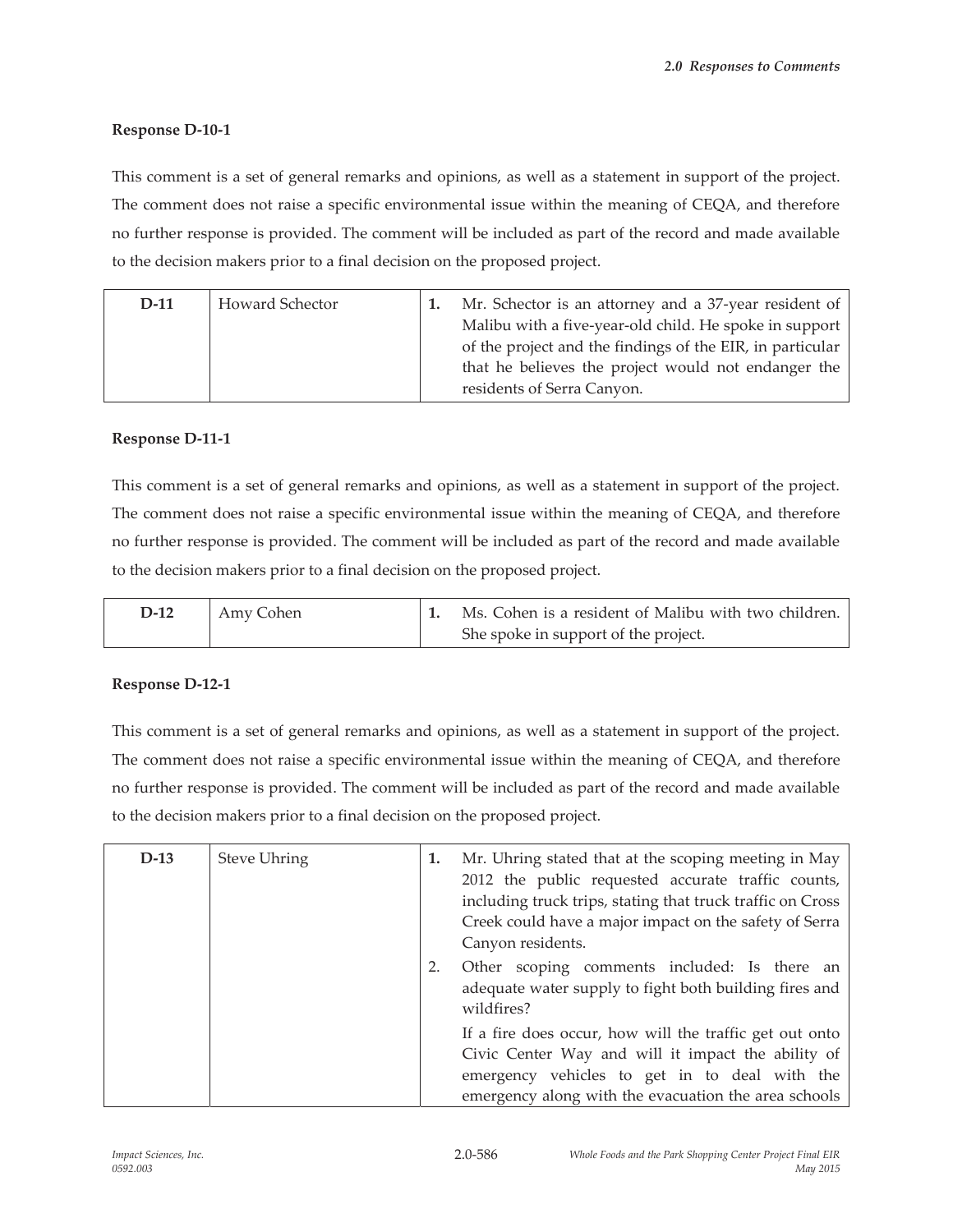|  |    | and businesses?                                                                                                                                                                                                                 |
|--|----|---------------------------------------------------------------------------------------------------------------------------------------------------------------------------------------------------------------------------------|
|  | 3. | Concerns were raised about impacts to the intersection<br>of Serra Road and PCH as more Serra Canyon<br>residents would use it rather than Cross Creek.                                                                         |
|  |    | More information was requested regarding the<br>mitigation at Cross Creek and PCH.<br>Mr. Uhring stated that the requested information was                                                                                      |
|  |    | not provided in the EIR.                                                                                                                                                                                                        |
|  | 4. | Mr. Uhring stated that the traffic counts performed for<br>the report were done manually during low traffic<br>periods and undercounted actual area traffic by 25 to<br>28 percent. Mr. Uhring requests that new traffic counts |
|  |    | be provided along with a new study.                                                                                                                                                                                             |

## **Response D-13-1**

Please refer to **Topical Response 1**.

## **Response D-13-2**

Please refer to **Topical Response 2**.

## **Response D-13-3**

The beneficial impacts associated with implementation of Mitigation Measure 3.13-1, which would improve the PCH/Cross Creek intersection were quantified in tabular form for three scenarios, Existing Traffic Conditions (2012) Plus Project and Future 2017 and 2030 Traffic Conditions Plus Project. Table 3.13-7, Table 3.13-8, and Table 3.13-8(a) quantify the anticipated improvements to intersection level of service after mitigation.

## **Response D-13-4**

Please refer to **Topical Response 1**.

| D-14 | Bob Perkins |  |                         |  | Mr. Perkins is a resident of Malibu. He spoke in |  |  |  |
|------|-------------|--|-------------------------|--|--------------------------------------------------|--|--|--|
|      |             |  | support of the project. |  |                                                  |  |  |  |

## **Response D-14-1**

This comment is a set of general remarks and opinions, as well as a statement in support of the project. The comment does not raise a specific environmental issue within the meaning of CEQA, and therefore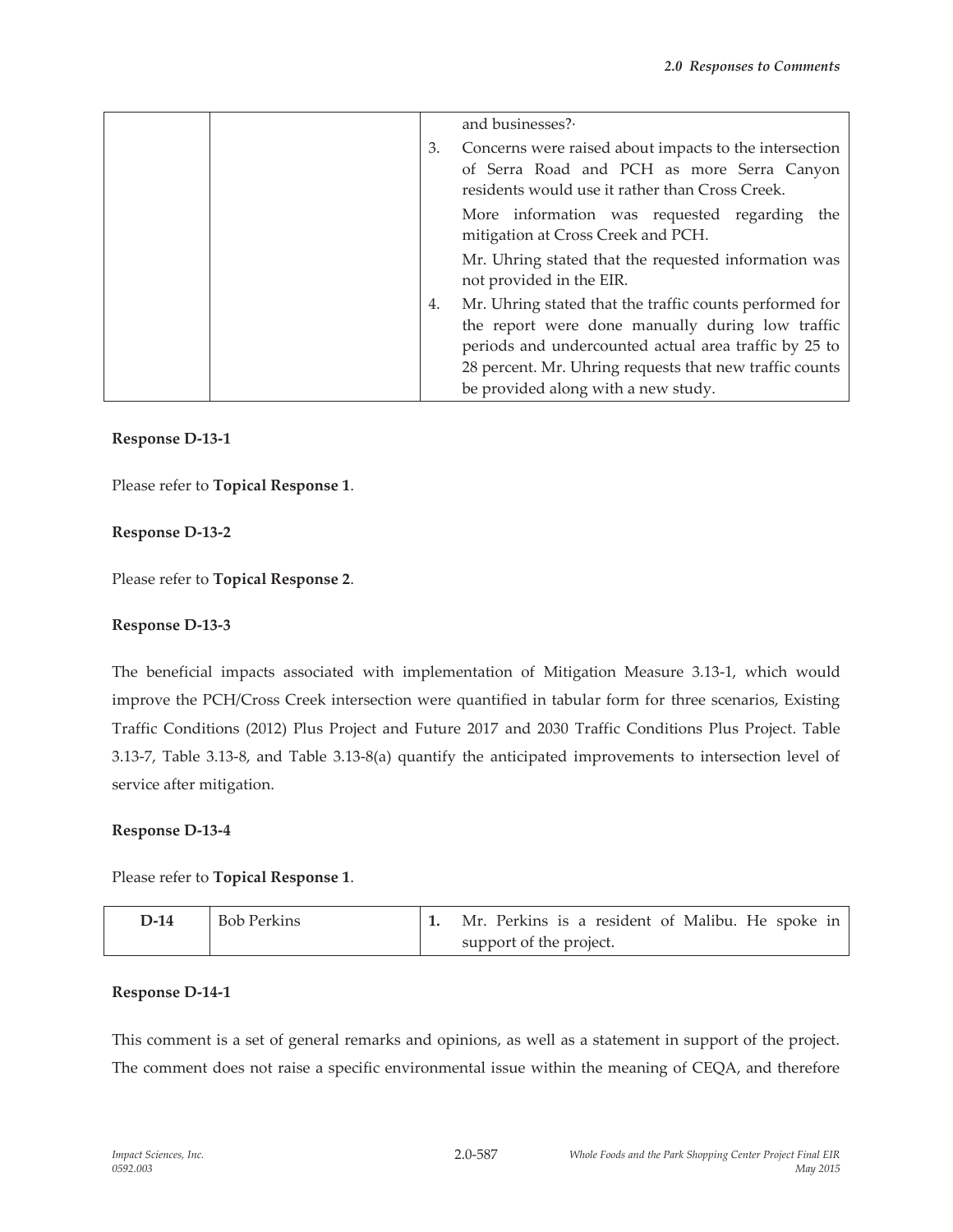no further response is provided. The comment will be included as part of the record and made available to the decision makers prior to a final decision on the proposed project.

| D-15 | Paul Grisanti | Mr. Grisanti spoke in support of the project and the |
|------|---------------|------------------------------------------------------|
|      |               | findings of the EIR                                  |

## **Response D-15-1**

This comment is a set of general remarks and opinions, as well as a statement in support of the project. The comment does not raise a specific environmental issue within the meaning of CEQA, and therefore no further response is provided. The comment will be included as part of the record and made available to the decision makers prior to a final decision on the proposed project.

| $D-16$ | Charlotte Jones | 1. | Ms. Jones is a resident of Malibu. She spoke of her<br>concerns regarding traffic safety in the project vicinity<br>and concurs with Mr. Uhring that a new traffic study<br>is needed.                                                                              |
|--------|-----------------|----|---------------------------------------------------------------------------------------------------------------------------------------------------------------------------------------------------------------------------------------------------------------------|
|        |                 |    | Ms. Jones objects to the variance for the height of the<br>building and the addition of new lighting, which she<br>stated will alter the views of the mountains from PCH.                                                                                           |
|        |                 | 3. | Ms. Jones stated that there a multiple other venues to<br>purchase organic food in Malibu and is generally not<br>in support of the project. She stated that she has no<br>objection to a park for children and that a park on the<br>site would be "a great idea." |

# **Response D-16-1**

Please refer to **Topical Response 1**.

# **Response D-16-2**

Please refer to **Responses to Comments B-1c-2, B-1d-11, B-1d-13** and **C-156-1**.

# **Response D-16-3**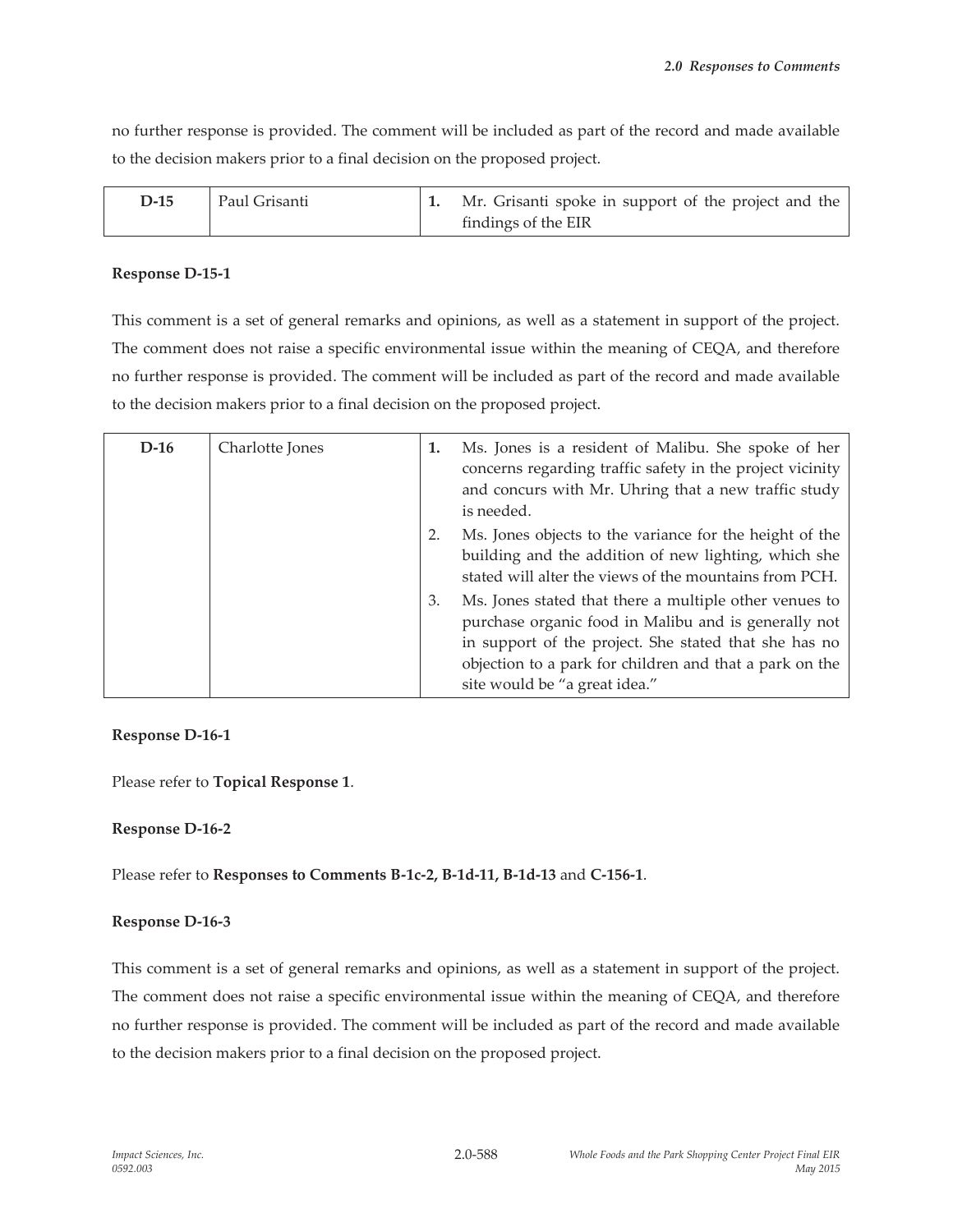| $D-17$ | Commissioner John Mazza | 1. | Has there been any consideration of the loss of fire<br>staging areas in the Civic Center on the cumulative<br>impact in this particular project?                                                                                  |
|--------|-------------------------|----|------------------------------------------------------------------------------------------------------------------------------------------------------------------------------------------------------------------------------------|
|        |                         | 2. | Prior use at the project site suggests that there may be<br>some soil contamination and soils testing should be<br>performed.                                                                                                      |
|        |                         | 3. | Prior and current EIR studies of traffic in the area<br>show a 20 to 35 percent decrease in the traffic study on<br>this particular property. Can you reconcile certified<br>EIR studies versus this study and was that attempted? |
|        |                         | 4. | Is there any place in Malibu that has a two-story<br>building or a one-story or any place other than a<br>supermarket or a drug store that has 18-foot standard<br>retail height retail stores?                                    |
|        |                         | 5. | Is it possible and how many years would it take for a<br>sycamore tree to grow to 28 feet with a 50-foot<br>canopy?                                                                                                                |
|        |                         | 6. | Have the traffic counts really dropped from other<br>studies?                                                                                                                                                                      |

## **Response D-17-1**

Please refer to **Topical Response 2**.

## **Response D-17-2**

Please refer to **Response to Comment A-2-6**.

# **Response D-17-3**

Please refer to **Topical Response 1**.

## **Response D-17-4**

This comment is a set of general remarks and opinions, as well as a statement in support of the project. The comment does not raise a specific environmental issue within the meaning of CEQA, and therefore no further response is provided. The comment will be included as part of the record and made available to the decision makers prior to a final decision on the proposed project.

## **Response D-17-5**

The western sycamore (*Platanus racemosa*) is native to California and can grow to a height of 40 to 80 feet tall and 30 to 50 feet wide. The tree has a fast growth rate of approximately 36 to 48 inches per year. They